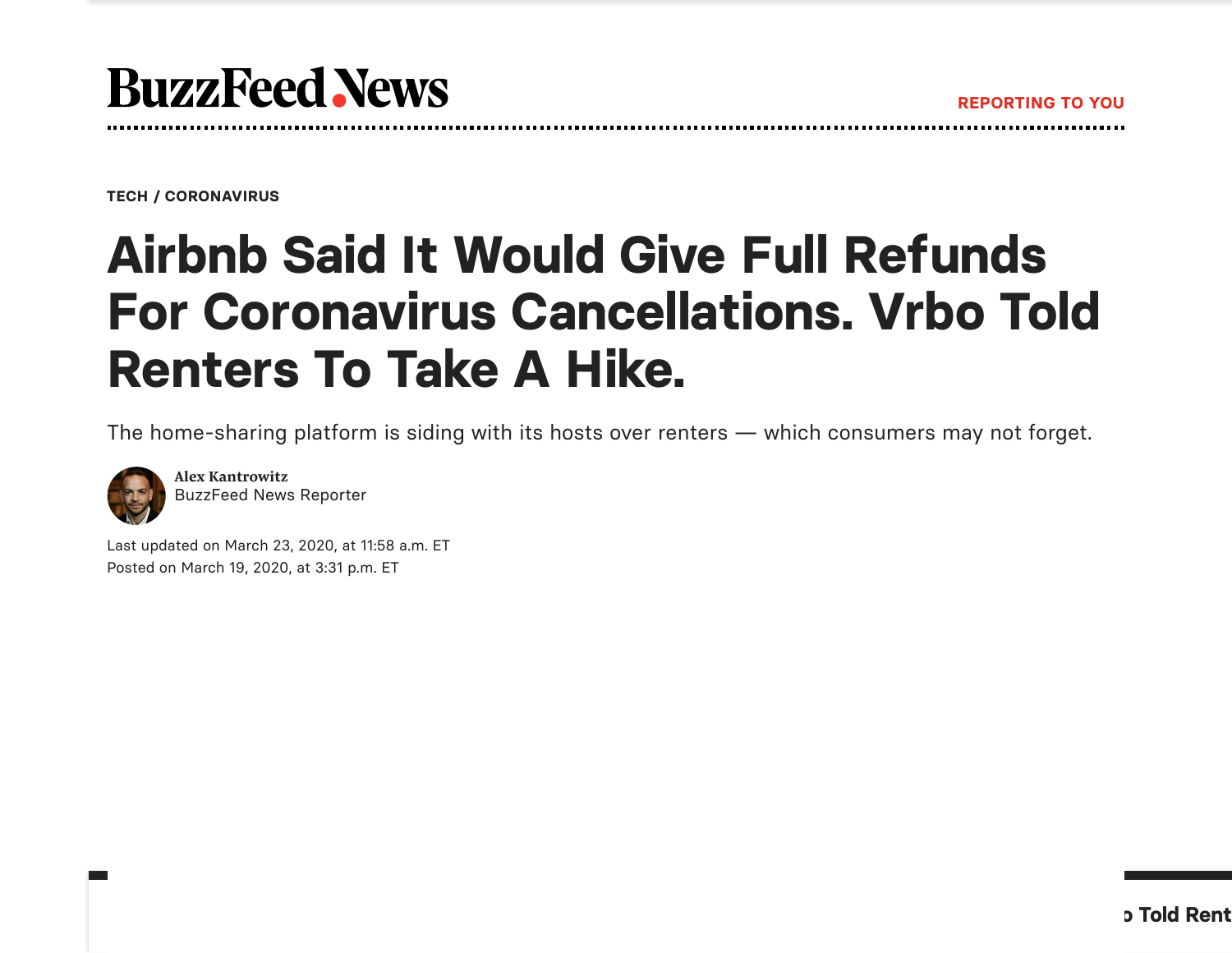

*Wojtek Radwanski / Getty Images*

*The journalists at BuzzFeed News are proud to bring you trustworthy and relevant reporting about the coronavirus. To help keep this news free, [become a](https://slack-redir.net/link?url=https%3A%2F%2Fsupport.buzzfeednews.com%2F) member and sign up for our newsletter,* [Outbreak](https://www.buzzfeed.com/newsletters/coronavirus?utm_source=newsletter) Today.

**BuzzFeed News** Airbnb Said It Would Give Full Refunds For Coronavirus Cancellations. Vrbo Told Rent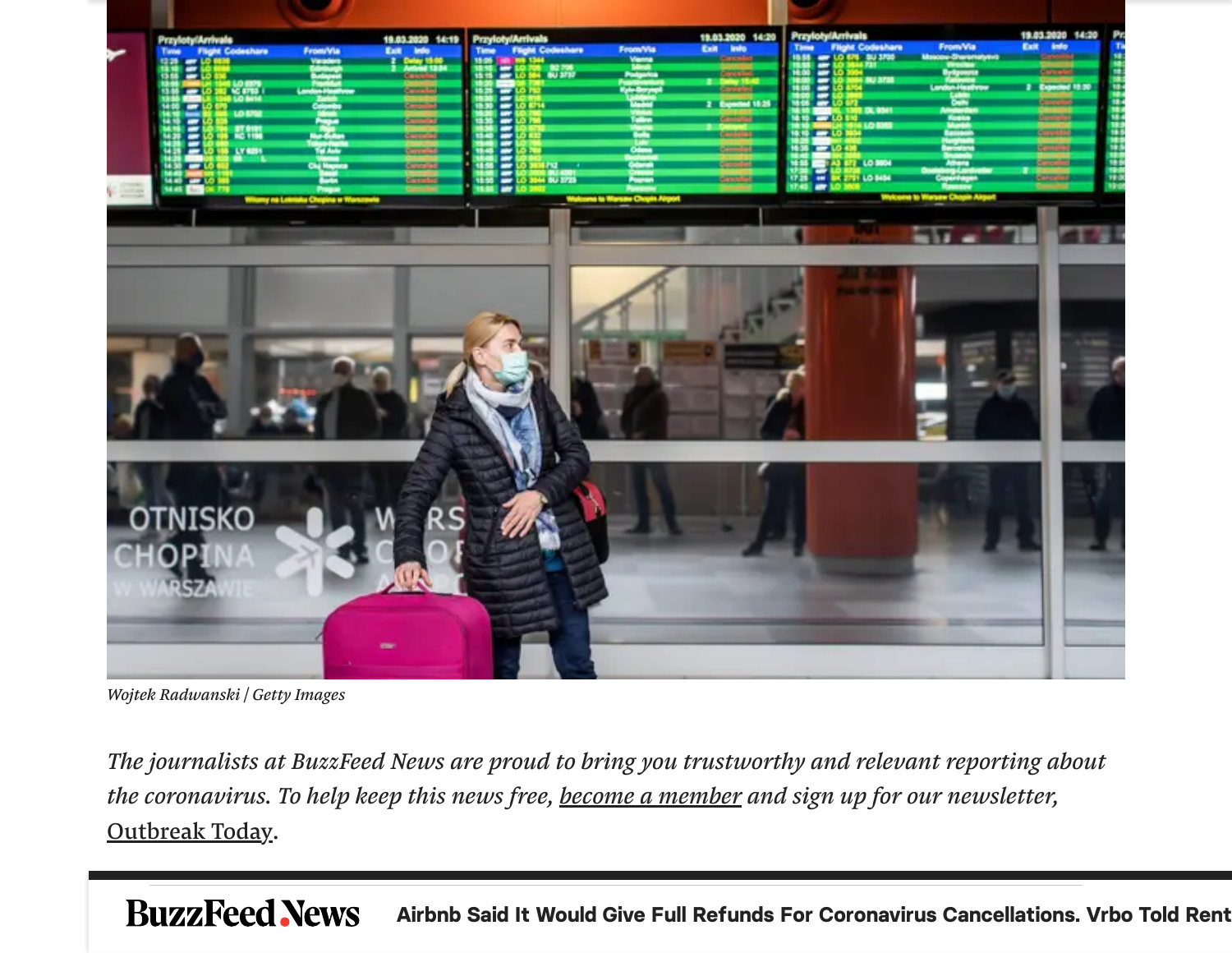As the death toll from the novel coronavirus [reaches](https://www.buzzfeednews.com/article/peteraldhous/coronavirus-updating-charts-maps) 9,786 across the world, vacations are off  $$ but travelers who booked their accommodations on home-sharing platform Vrbo say they aren't receiving full refunds for trips they booked before the pandemic.

Vrbo's refund policy requires its hosts to give back only 50% of the money people paid to book. Anything more than that is at the hosts' discretion. Many stranded travelers are furious over this and the leadership of Vrbo, owned by Expedia Group, has said little to comfort them.

"Vrbo needs to step up as a company since we apparently can't rely on the kindness and understanding of the hosts, " Marissa Collum, whose mother booked a Vrbo rental, told BuzzFeed News. "We want to practice what the CDC is saying and not travel, so we just have to pay this guy for nothing unless Vrbo takes a stand."

A Vrbo spokesperson directed BuzzFeed News to a statement on its website, which read: "Vrbo is refunding 100% of the money it makes through traveler service fees when someone must cancel a trip due to COVID-19, whether the cancellation is government-mandated or because you're prioritizing the health of your family and loved ones."

"We're just taking the 50% that the owner is giving us and fighting the payment with Chase Bank, " Tatiana Martinez, who was planning to attend Coachella with friends before the virus hit, told BuzzFeed News. "There's not much else we can do at this point. Unless Vrbo changes their policy."

Some VRBO renters are struggling to recoup even the 50% from hosts. "Our owner has refused to cancel our reservation (which means we cannot receive a refunded service fee) and will not apply

any type of refund," one renter, Ashley Gordon, told BuzzFeed News.

**BuzzFeed News** Airbnb Said It Would Give Full Refunds For Coronavirus Cancellations. Vrbo Told Rent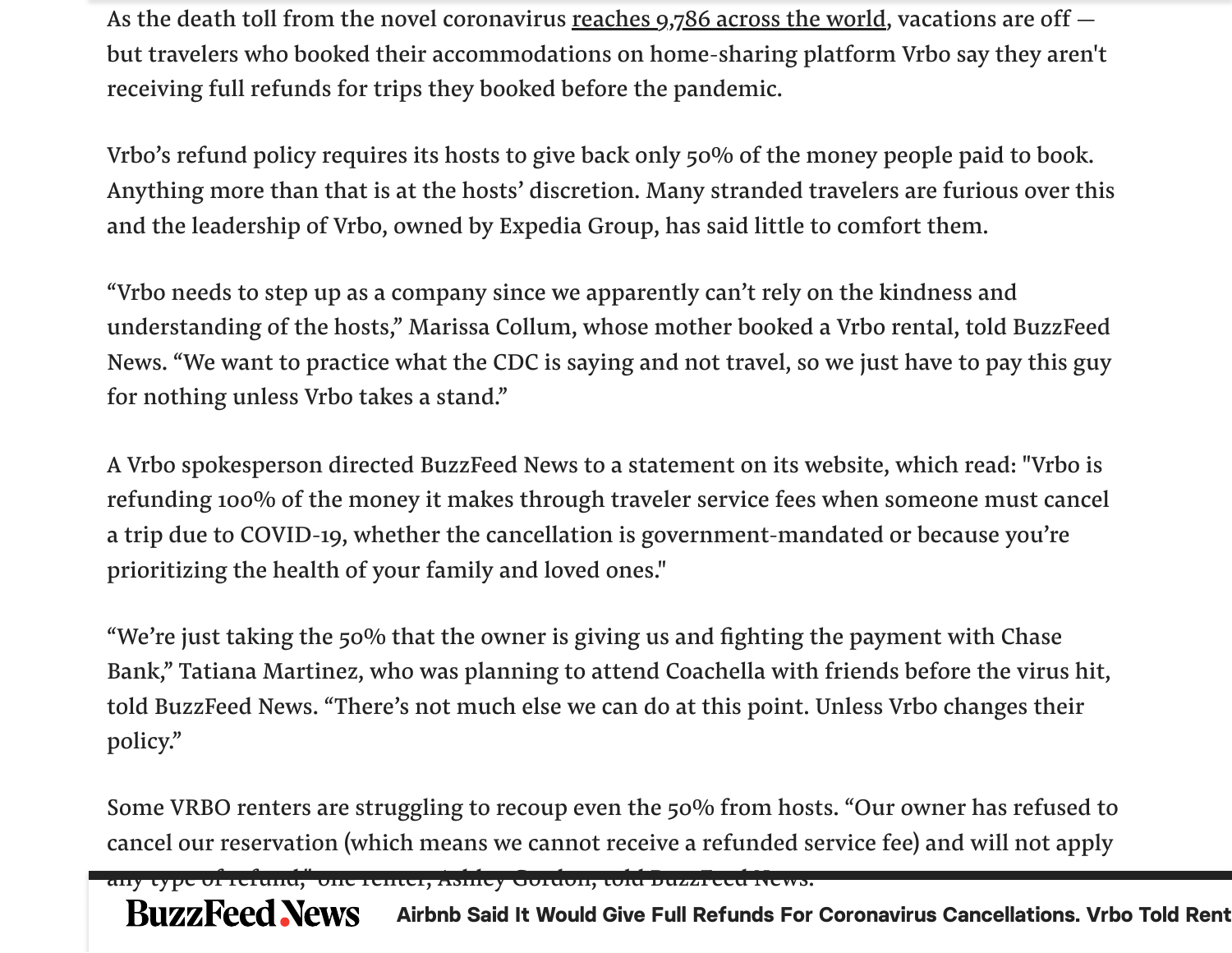Despite consumer complaints, the home-sharing platform has not followed the lead of rival platform Airbnb, which on Saturday said it would give [customers](https://twitter.com/bchesky/status/1238923242246524928) a full refund after days of limiting refunds only to certain countries. The hospitality industry is currently in free fall, with hotels, airlines, and rental companies with thin margins struggling to stay afloat.

Vrbo isn't going to be hurt as badly as an empty restaurant or hotel, since it makes its money on commissions and has fewer capital costs, Dr. Cihan Cobanoglu, a professor at the College of Hospitality & Tourism Leadership at the University of South Florida Sarasota-Manatee, told BuzzFeed News.

"Their income goes down, but I don't think it's [the same as] a restaurant, which is closed now. Or a nightclub or a hotel, which doesn't have any guests, " he said. "It's different. I think they are trying to make money. They are trying to get more money, as much as possible."

And while hosts may appreciate Vrbo's decision, Cobanoglu said travelers will not. "This kind of behavior is something that consumers will punish, " he said. "They will not forget."

It's true. As of Thursday, Vrbo's Facebook page was littered with complaints.

"We were told by the owners of the property  $-$  'it ain't nothing but a little cold and some good clean mountain air will do you well," one renter <u>said</u>. "We need to cancel or reschedule our trip. I called your contact number and received an email with the wrong travelers name on it as well as ID number. Please help, your company is better than this!"

"The property owner will give a refund if there is an emergency due to a hurricane but a national  $\frac{1}{2}$  and  $\frac{1}{2}$  and  $\frac{1}{2}$  (1) and  $\frac{1}{2}$  (1) and  $\frac{1}{2}$  (milling to refund the cleaning fee but we **BuzzFeed News** Airbnb Said It Would Give Full Refunds For Coronavirus Cancellations. Vrbo Told Rent